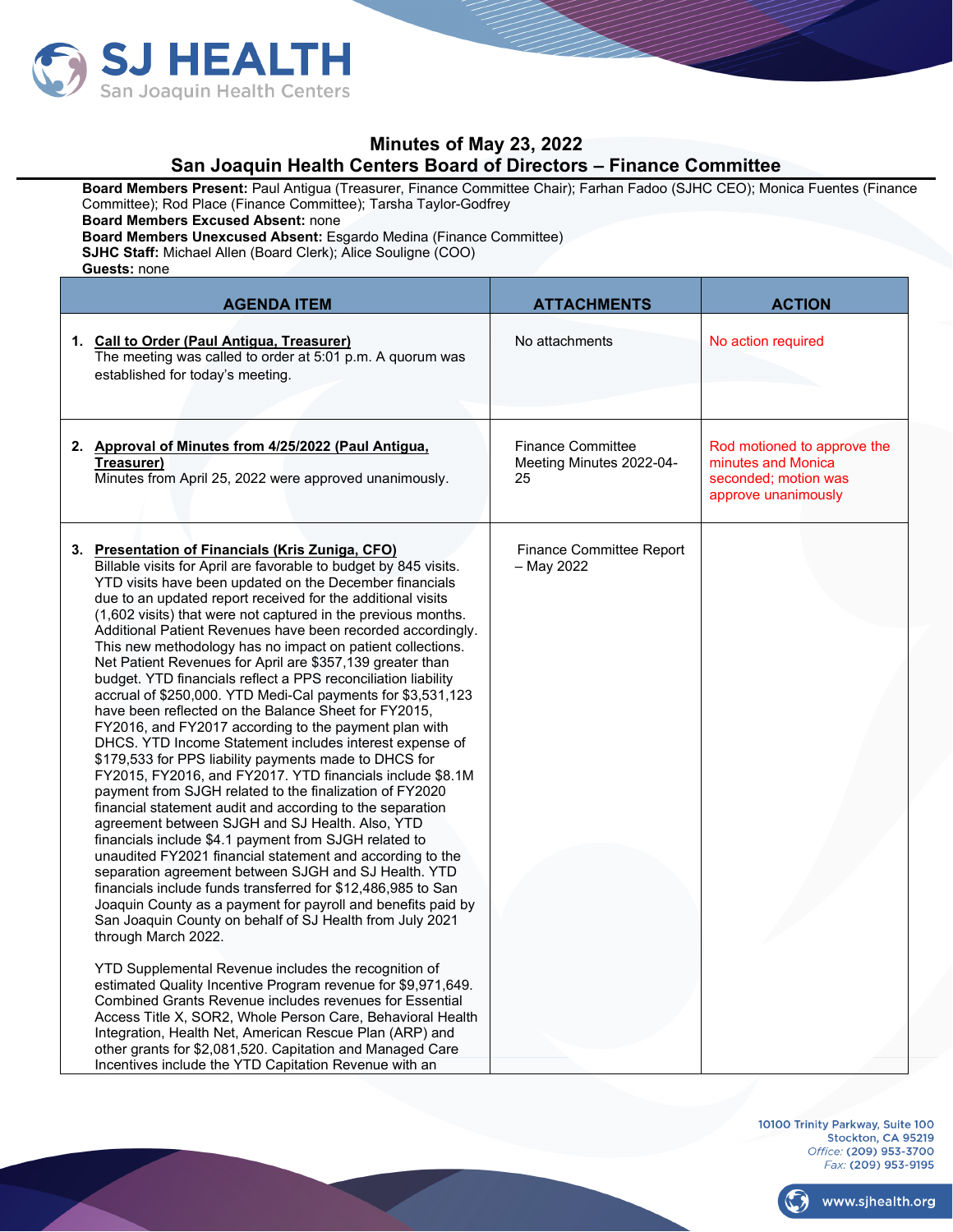

| unfavorable variance to budget by \$607,668 mainly due to<br>non-recognition of HEDIS revenue during the year. Also,<br>Other Income includes the 340B Pharmacy Program revenue<br>for \$1,266,785 and the program related expenses for<br>\$834,761 are included in Supplies & Other Expenses<br>categories on the financials. YTD financials reflect First<br>Responder Program revenue for \$10,000. YTD Other<br>Revenue includes revenues accrued for \$563,259 related to<br>Purchased Services provided to SJGH by SJCC per the MOU<br>and Interest Income of \$22,318. Total Net Operating<br>Revenues are favorable to budget by \$2,394,435.<br>YTD Salaries and benefits expenses exhibit an unfavorable<br>variance to budget of \$628,892. YTD financials include a<br>favorable adjustment of \$533,333 to true up the estimated<br>accrued expenses related to Residents' Salaries and Benefits<br>and Other Expenses from July through February. Other<br>operating expenses exhibit an unfavorable variance of<br>\$876,541 largely due to Purchased Services with favorable<br>variance of \$1,054,475 mainly offset by unfavorable variance<br>in Professional Fees, Supplies, Interest and Miscellaneous<br>Expenses \$1,931,016. An estimated expense for the<br>Purchased Services is recorded from July through April based<br>on the MOU.<br>Unaudited, as presented, Net Income of \$2,357,369 on a<br>year-to-date basis is favorable compared to budget by<br>\$889,002.<br>Operating margin is 4% against a Capital Link benchmark of<br>>3%. Bottom line margin is 7% against a benchmark of >3%.<br>Days cash on hand are at 89 days against a benchmark of<br>>45 days. Days in net patient receivables is at 36 days<br>against a benchmark of <60 days. Personnel-related<br>expenses are at 73% against a benchmark of <70%. |                                       |                    |
|----------------------------------------------------------------------------------------------------------------------------------------------------------------------------------------------------------------------------------------------------------------------------------------------------------------------------------------------------------------------------------------------------------------------------------------------------------------------------------------------------------------------------------------------------------------------------------------------------------------------------------------------------------------------------------------------------------------------------------------------------------------------------------------------------------------------------------------------------------------------------------------------------------------------------------------------------------------------------------------------------------------------------------------------------------------------------------------------------------------------------------------------------------------------------------------------------------------------------------------------------------------------------------------------------------------------------------------------------------------------------------------------------------------------------------------------------------------------------------------------------------------------------------------------------------------------------------------------------------------------------------------------------------------------------------------------------------------------------------------------------------------------------------------------------------------------------------------------------------------|---------------------------------------|--------------------|
| 4. Operational Budget & Capital Budget<br>Revenue components of FY2023 budget were reviewed.<br>Patient revenues estimated at \$24.4 million, QIP revenues<br>estimated at \$12.6 million, capitation & incentive revenues<br>estimated at \$6.1 million, grant/MOU revenues estimated at<br>\$3.8 million, and other revenues estimated at \$2.3 million for<br>a total budget of \$49.2 million.                                                                                                                                                                                                                                                                                                                                                                                                                                                                                                                                                                                                                                                                                                                                                                                                                                                                                                                                                                                                                                                                                                                                                                                                                                                                                                                                                                                                                                                             | SJ Health FY23 Budget<br>Presentation | No action required |
| Cost centers were reviewed. Clinics comprise 8 cost centers<br>for a total of \$24.5 expenses. Grants/MOUs comprise 3 cost<br>centers for a total of \$3.8 million expenses. Support<br>departments comprise 34 cost centers for a total of \$18.8<br>million. Total expenses budgeted at \$47.1 million.                                                                                                                                                                                                                                                                                                                                                                                                                                                                                                                                                                                                                                                                                                                                                                                                                                                                                                                                                                                                                                                                                                                                                                                                                                                                                                                                                                                                                                                                                                                                                      |                                       |                    |
| FY23 FTE counts expected to increase by 26.1 from current<br>count for a total FTE count of 203.5.<br>Expected profitability is about \$2.1 million (4.31%). Projected<br>cash balance at the end of FY23 is \$13.2 million.                                                                                                                                                                                                                                                                                                                                                                                                                                                                                                                                                                                                                                                                                                                                                                                                                                                                                                                                                                                                                                                                                                                                                                                                                                                                                                                                                                                                                                                                                                                                                                                                                                   |                                       |                    |

10100 Trinity Parkway, Suite 100<br>Stockton, CA 95219 Office: (209) 953-3700<br>Fax: (209) 953-9195



www.sjhealth.org